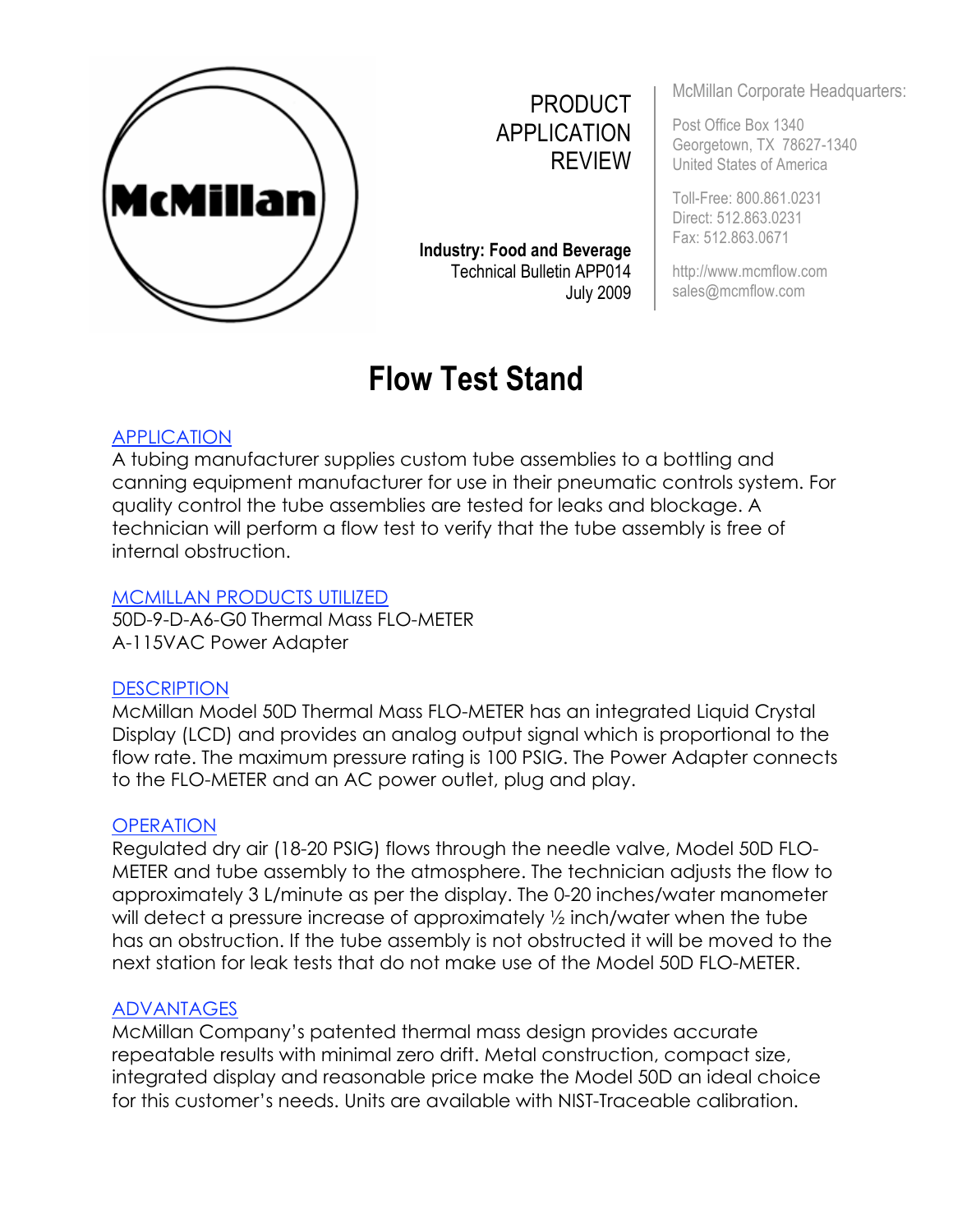McMillan Company also offers a recalibration service. Custom configurations are available to OEM customers.

#### DIAGRAM

Figure 1 illustrates the flow path of the fluid system. Figure 2 illustrates the wiring of the system.

FIGURE 1 – Flow Path of Fluid System